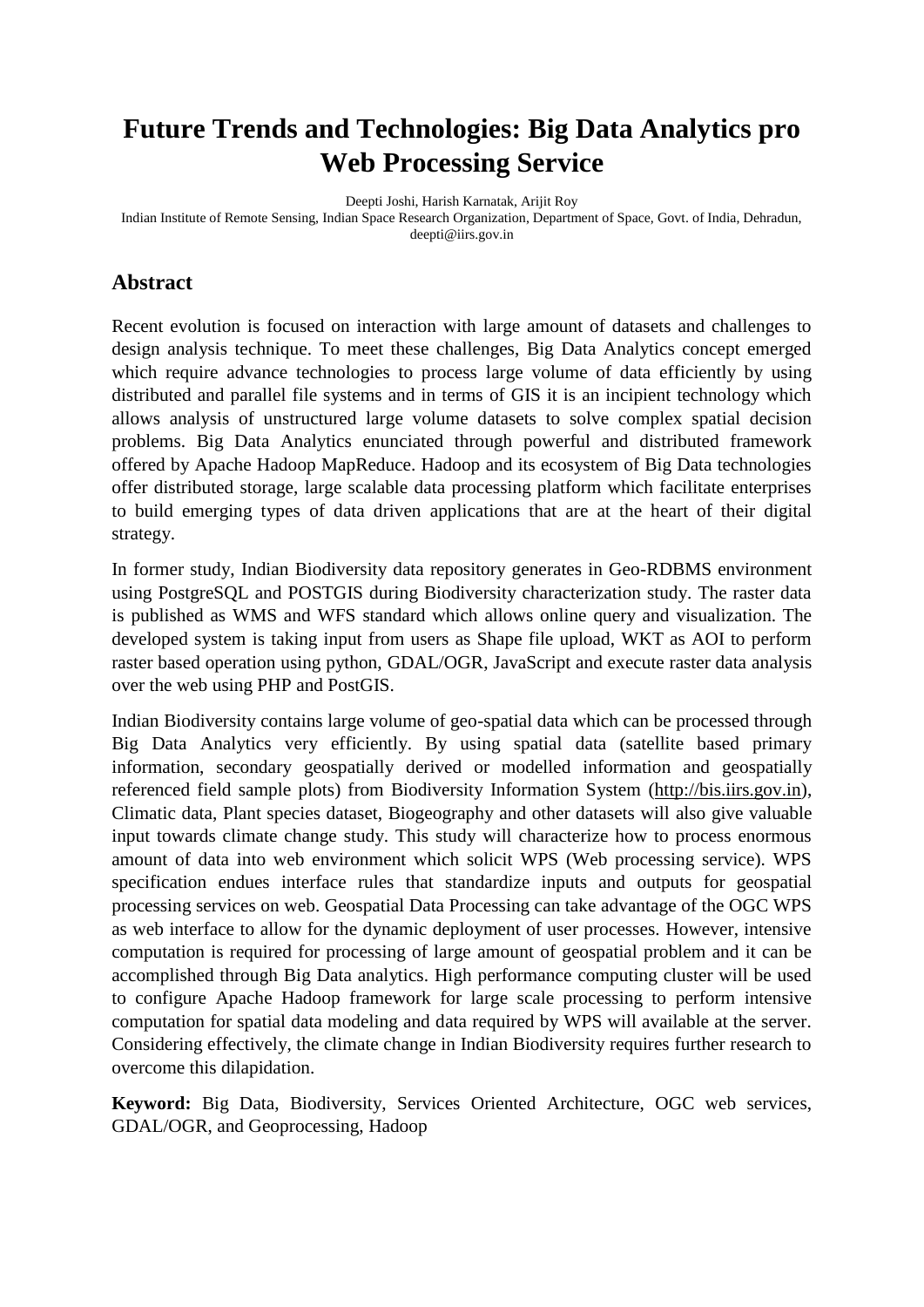## **1. Introduction**

The term Big Data which is used to define the utility of data, organized and amorphous in anenormous amount and it is massive in nature. Big Data concept has come as internet usage is growing. Variation, capacity, pace, mutability and involution, these are the factor which describes Big Data very preciously. In order to avail deep sightedness of big data, describes related technologies and that provides web environment. The relationship between the factors to establish web based method for querying with Big Data is studied in detail.

## **2. Related Technologies**

### **2.1** *WPS*

Earlier, we are simply concentrating on non-spatial data sets to run in web environment but by the time being vast revolution has come into internet domain and individuals are focusing on spatial datasets also. Web Processing Service (WPS) term emerge because of spatial data which provides interface for geo-processing in web domain given by Open Geospatial Consortium (OGC). The WPS interface where client connected to the server to display, narration and executing predestined geographic method using HTTP (Hypertext transfer Protocol) and XML (Extensible Markup Language), to interchange the data sets.

WPS provides flexibility, distributed computing, reusability and scalability when data is interchanging. It defines complex data, Textual Data viz. numerical values, Bounding Box Data viz. geographic coordinate for rectangular area.



## *2.1 Connection between WPS and Big Data*

Latterly few years huge amount of data exchange over the web. In Web environment, such a large amount of data to process, has become a challenge. Big data is primarily generated from social networking services, real-time database and it provides organized and semi-organized datasets. Big Data concept has emerged because of more internet usage.

The OGC Web Processing Service (WPS) Interface Standard permit the dynamic distribution of processes. To process such large amount of data in the internet domain WPS involve and access to processing on web has been implemented. The Group on Earth Observations (GEO) used WPS to develop the Global Earth Observing system of System (GEOSS).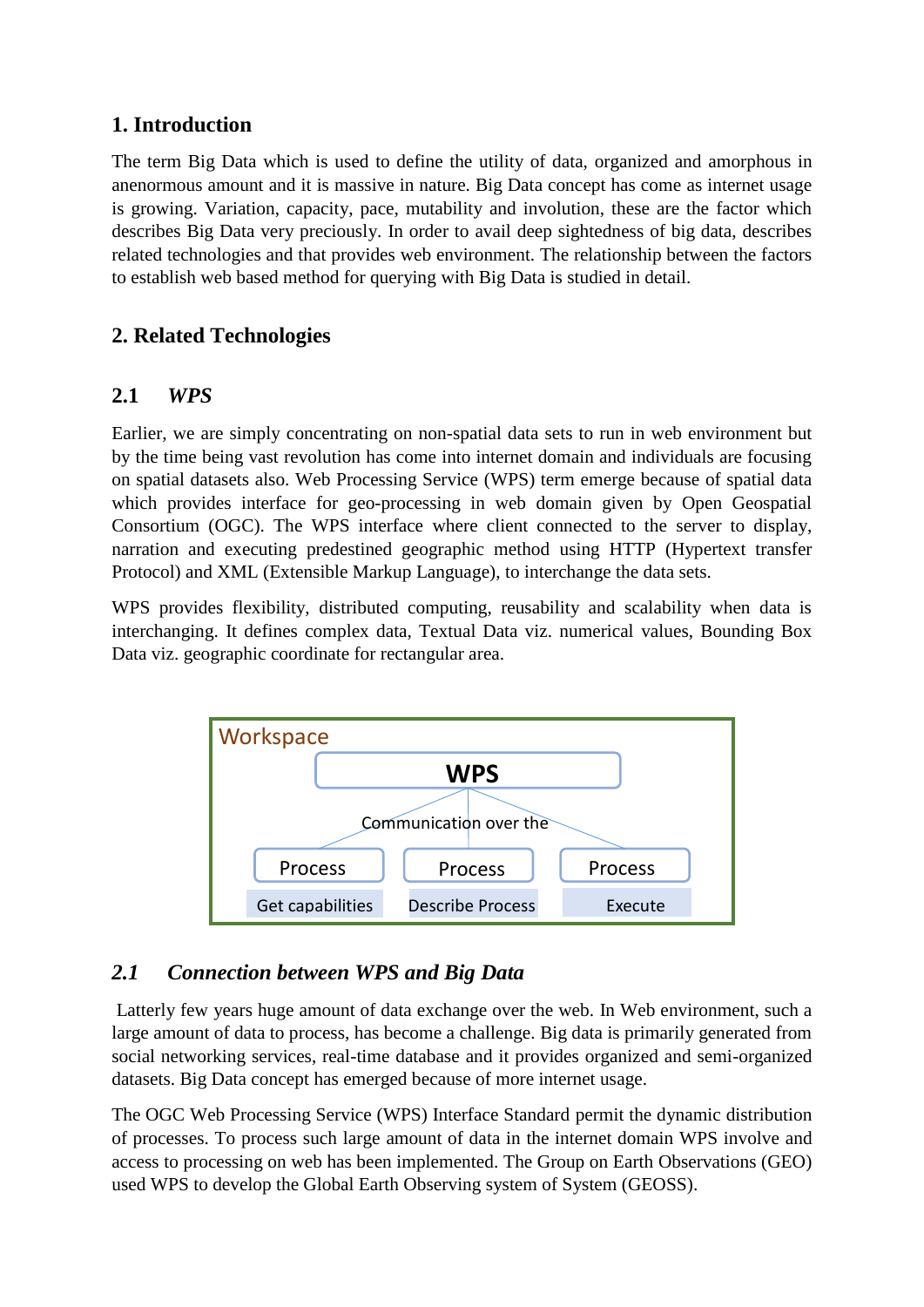## *2.3 GIS*

Geographic Information System (GIS) designed to evaluate, seize collection, control, and accomplishall spatial dataassociated with locations on Earth's surface. It is a system which integrates information technology and geography to solve real time spatial problems.Integration of GIS with Multicriteria Decision analysis techniques allows solving semi structure problems related to natural resources.

Traditionally, GIS has retrieved geospatial content stored in a relational database management system optimized typically for datasets of less than a gigabyte.GIS analyst has the capability to use or misuse the control that GIS brings to the world's problems by functioning on Mapping & Visualization, Spatial Database and Spatial analysires.



### *2.4 GIS with Big Data*

The concept of Big Data for GIS is an emerging technology which allows analysis of unstructured large volume datasets to solve complex spatial decision problems. Spatiotemporal sensor, image, simulation, statistics data are comes under Big Data which is also called geo-spatial data. Big data analytics require advance technologies to process large volume of datathat would take too much time and cost to load into a relational database for analysis efficiently by using distributed and parallel file systems.As Big Data technology is able to process enormous amounts of data in the shortest time, it has comes as a new frontline for geospatial analysis.

### *2.5 Hadoop with Big Data*

GIS Implements for Hadoop is an open source toolkit proposed for Big Spatial Data Analytics.Hadoop provides the framework forBig Data analytics concept to work non-spatial and spatial data.Two successful projects namely Apache Hadoop (2001), Google MapReduce (2004, 2007) developed for cloud computing including Google File System (GFS) are typical example of Big Data analytics where complex computations are performed using distributed file system.Hadoop is composed of Hadoop Distributed File System (HDFS) and Map Reduce runtime system. In technical perspective, we can establish Hadoop environment and check the applicability of Hadoop in geospatial processing.

Hadoop is a principal part of operations of computers for many organizations, just as Google, Yahoo, Facebook, Twitter and LinkedIn.OGC access services: Web Map Service (WMS),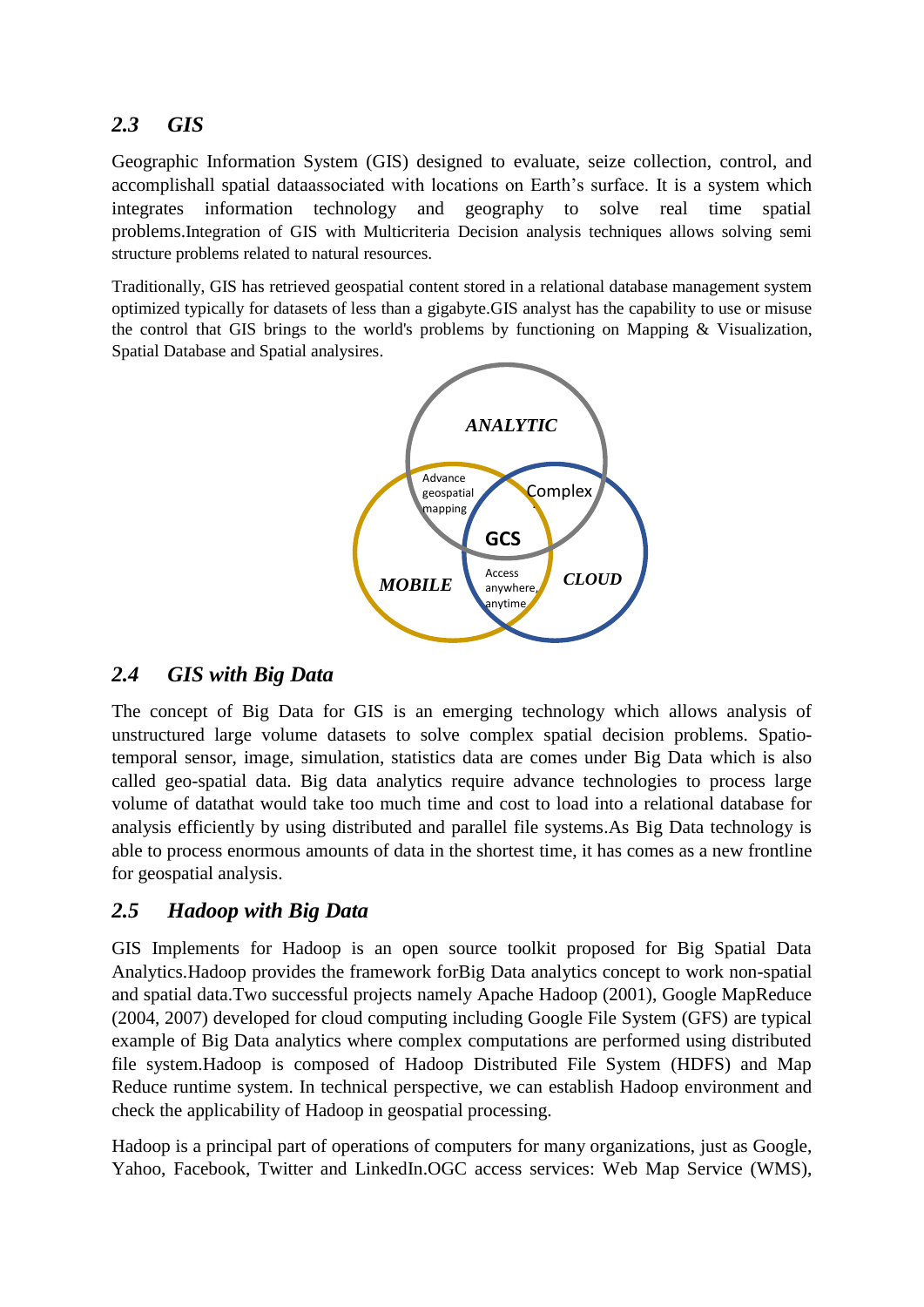Web Coverage Service (WCS), Web Feature Service (WFS) and Sensor Observation Service (SOS) Interface Standards are well suitable for service interfaces in a geospatial data processing.

## **3. Related Work**

The OGC Web Processing Service (WPS) Interface Standard was applied by Terradue to develop a Cloud Service that allows development on Hadoop framework. Terradue chosen the 52° North WPS open source component as the interface to a Cloud service, which can called as WPS-Hadoop. The University of Pretoria has implemented "Processing as a Service" in the cloud with WPS where PAAS combines with WPS. Feng Chia University has provided WPS access to service oriented architecture (SOA) based debris flow monitoring system.

George Percivall et al. discussed application of WPS in GEOSS. Climate changeanalysis on Biodiversity data can be done by using WPS. The GEOSS AIP "eHabitat" generate the same scenario. It uses web service which allows end-users to evaluate the possibility to looking-for continually habitats.To access and process the spatial data, OGC WMS and WPS were used as open standard. Feng Chia University which is GIS center,developed a WPS for dispatch of emergency vehicles.

A characteristic geoprocessing process takes an input dataset, executes a process on that dataset and returns the outcome of the operation as an output. For online geospatial data processing, Web Processing Service specification was released in 2005 by Open Geospatial Consortium, that incorporate complex spatial process through a standardized service interface based on the Hypertext Transfer Protocol (HTTP) (Foerster et al., 2006).

Claudia Vitolo et al. (2014) elaborated presently available implementations related to webbased technologies for processing large and heterogeneous datasets and discuss their relevance within the context of environmental data processing, simulation and prediction. It follows schematic structure and describes typical web service architectures and complexity of communication between client and server. They discussed the range of available tools and technologies for web based environment modelling dealing with Big Environmental Data.

## **4. Result and Discussion**

In this paper, we analyse the work done on Big Data and offers web based processing based on Hadoop open source. It also provides overall concept on spatial data by describing GIS with enormous amount of data. It emphasizing on future research work related to Geospatial data strategy, Remote Sensing, Disaster Management, Agriculture, Environment studies (Climate change study, Biodiversity data study) and Earth observations.

The OGC WPS is the next foremost part to meeting the appropriator needs. However, my paper is showing some preliminary research with the Big data problem including we based